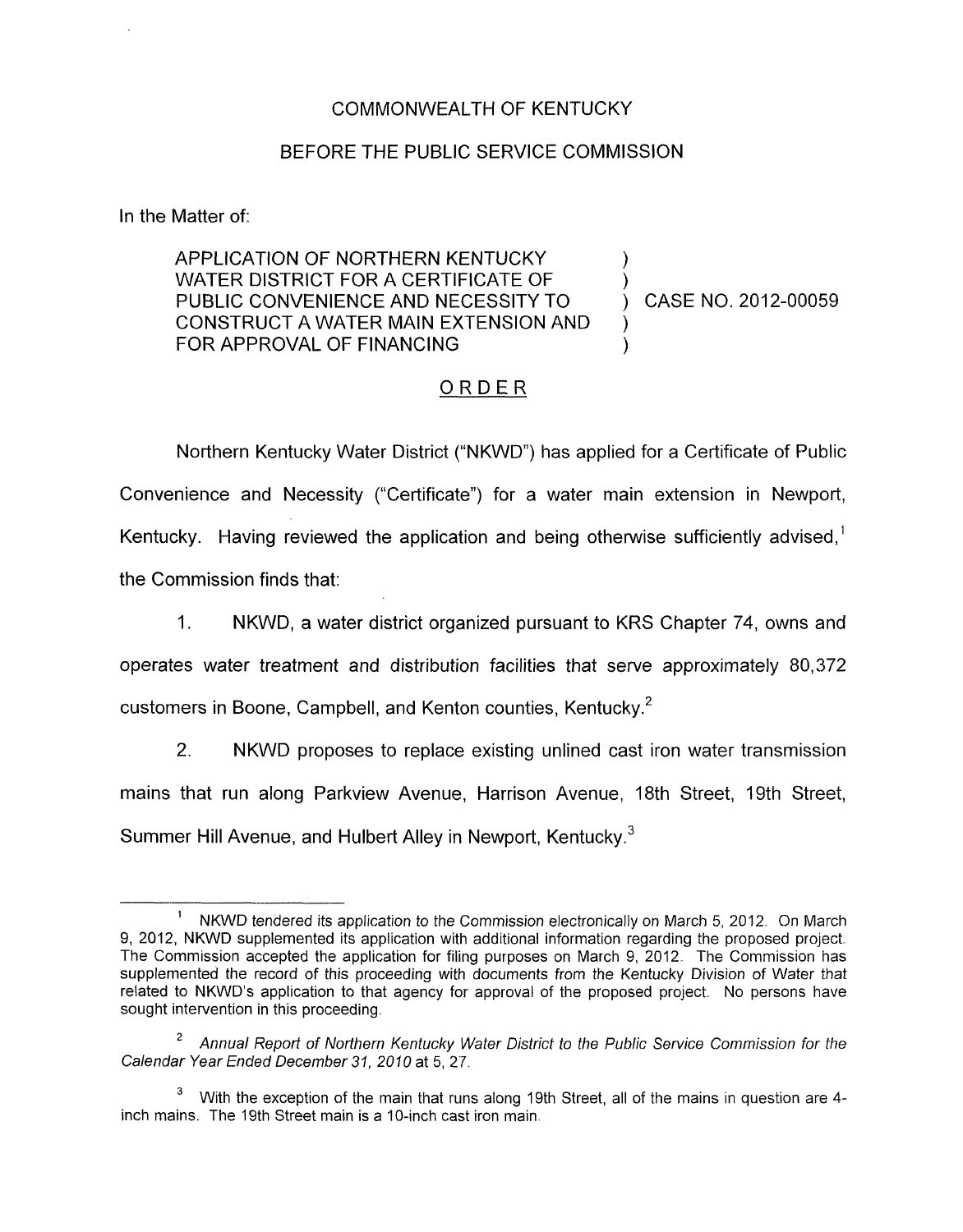3. years or greater. NKWD estimates the age of the transmission mains in question to be 87

4. As the estimated service life of water transmission and distribution mains in NKWD's system is 62.5 years,<sup>4</sup> the transmission mains in question have exceeded their estimated service lives.

5. Between 2002 and 2011, NKWD experienced 41 breaks in the transmission main sections that are proposed for replacement.

6. NKWD proposes to replace the water transmission mains in question with the following: 1,390 linear feet of 8-inch ductile iron main on Parkview Avenue; 436 linear feet of 4-inch ductile iron main on Harrison Avenue; 1,515 linear feet of 8-inch ductile iron main on 18th Street; 1,587 linear feet of 12-inch ductile iron main on 19th Street; 1,389 linear feet of 8-inch ductile iron main on Summer Hill Avenue; and 106 linear feet of 4-inch ductile iron and 247 linear feet of 2-inch high density polyethylene transmission main on Hulbert Alley.

*7.* The proposed construction is expected to reduce service disruptions, improve the reliability and continuity of service, and reduce maintenance expense.

8. The proposed construction will not result in additional customers.

*See* Case No. 2006-00398, *Application of Northern Kentucky Water District for Approval of* **<sup>4</sup>** *Depreciation Study, App. A (Ky. PSC Nov. 21, 2007).*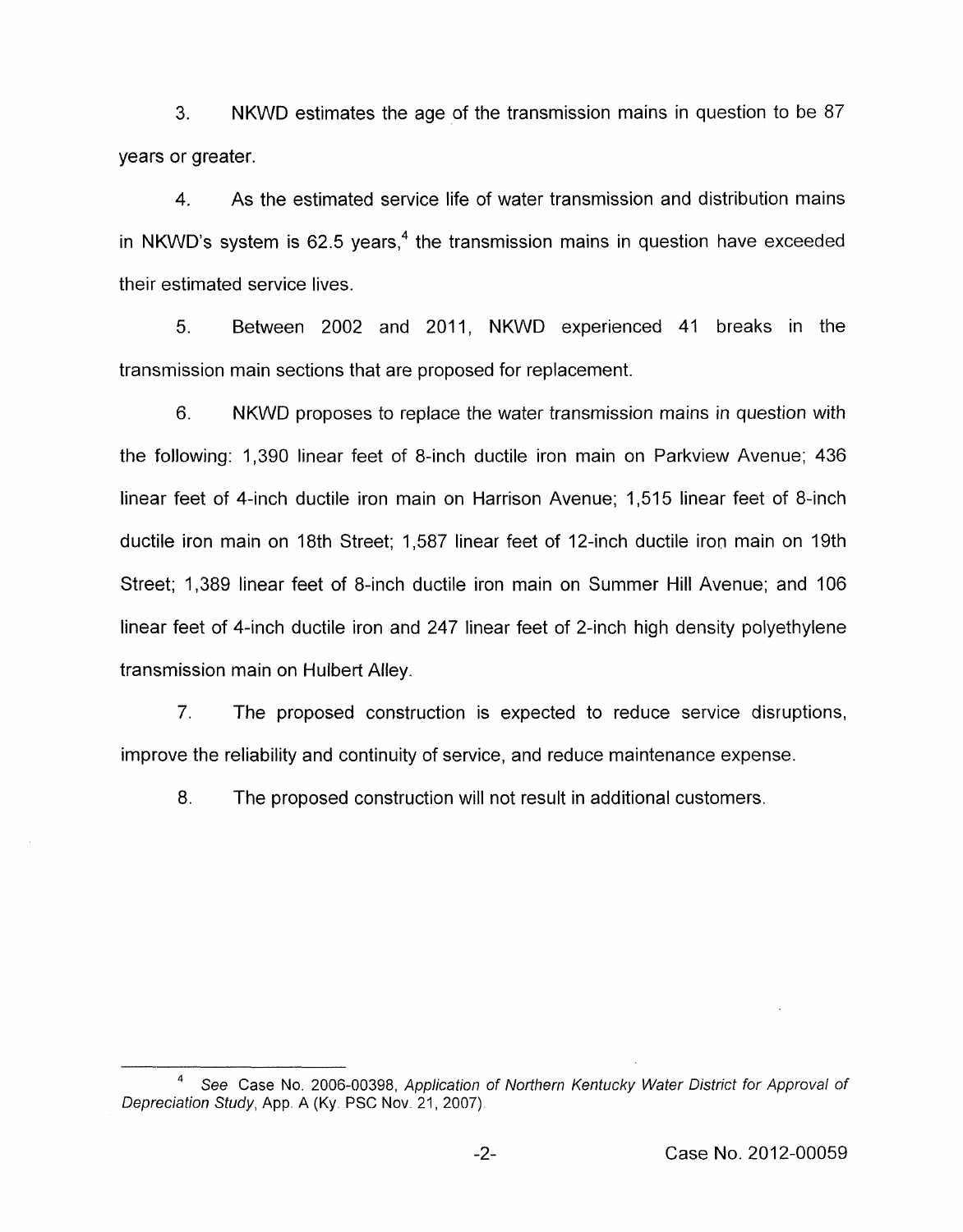9. Based upon final bid award, the proposed project's cost of construction is \$1,088,276.<sup>5</sup>

IO. Estimated total cost of the proposed project, including design and geotechnical engineering, miscellaneous costs, and contingencies, is \$1,240,000.

11. The proposed project is part of NKWD's 2009 Water Main Replacement Program. This program is designed to replace aged and deteriorating water mains and to coordinate water main replacement with local government street replacement programs to reduce replacement costs. $6$  NKWD budgeted \$3,000,000 toward this program in 2009 and used proceeds from bond anticipation notes that it issued in 2009 to fund the program.<sup>7</sup> In 2011, NKWD issued revenue bonds to retire the 2009 bond anticipation notes.<sup>8</sup>

NKWD published a request for bids on the proposed project and received sealed bids from eight firms. NKWD publicly opened and read these bids on January 10, 2012. The project engineer reviewed these bids and recommended the bid of Walter Martin Excavating, Inc. as the lowest and best bid at a cost of \$1,088,276. *See* Letter from Morey L. Lampson, Director of Water and Wastewater, CDP Engineers, Inc., to Steve Broering, NKWD (Feb. 7, 2012). Our review of the stated bid amounts indicates a bid amount of only  $$1,084,676$  (based bid of  $$940,804 +$  Alternate B bid of  $$143,872$ ). NKWD offered no explanation for this discrepancy. On February 29, 2012, NKWD's Board of Commissioners approved the award of the construction contract for the proposed project to Walter Martin Excavating, Inc. *See*  Application, Exhibit *C.*  **5** 

Although the purpose of the program is intended to reduce NKWD's street replacement costs, that result does not appear to have occurred with this project. The project had two alternatives. Alternative A involves NKWD assuming the cost of asphaltic concrete milling and paving only for the portion of the street that it disturbed at a cost of \$75,344. Alternative B involves NKWD assuming the cost of asphaltic concrete milling and paving for its portion and for the remainder of the street at a cost of \$143,872. NKWD choose the higher cost Alternative B. The cost difference between these options is \$68,528. Assuming the base bid and total bid stated in the project engineer's recommendation are correct, this difference is  $$72,128$  (\$1,088,276 - (\$940,804 + \$75,344)). See Footnote 5 for a discussion of the bid calculation discrepancy. **6** 

*See* Application, Exhibit *0* at 16, in Case No. 2010-00094, *Application of Northern Kentucky Water District for an Adjustment of Rates, Issuance of Bonds, and Tariff Changes (Ky. PSC filed June 4, \]* **7**  2010).

The Commission has previously approved the issuance of these revenue bonds. *See* Case No. 2010-00094, Application of Northern Kentucky Water District for an Adjustment of Rates, Issuance of *Bonds, and Tariff Changes at 28 and 30 (Ky. PSC Jan. 7, 2011).* **8**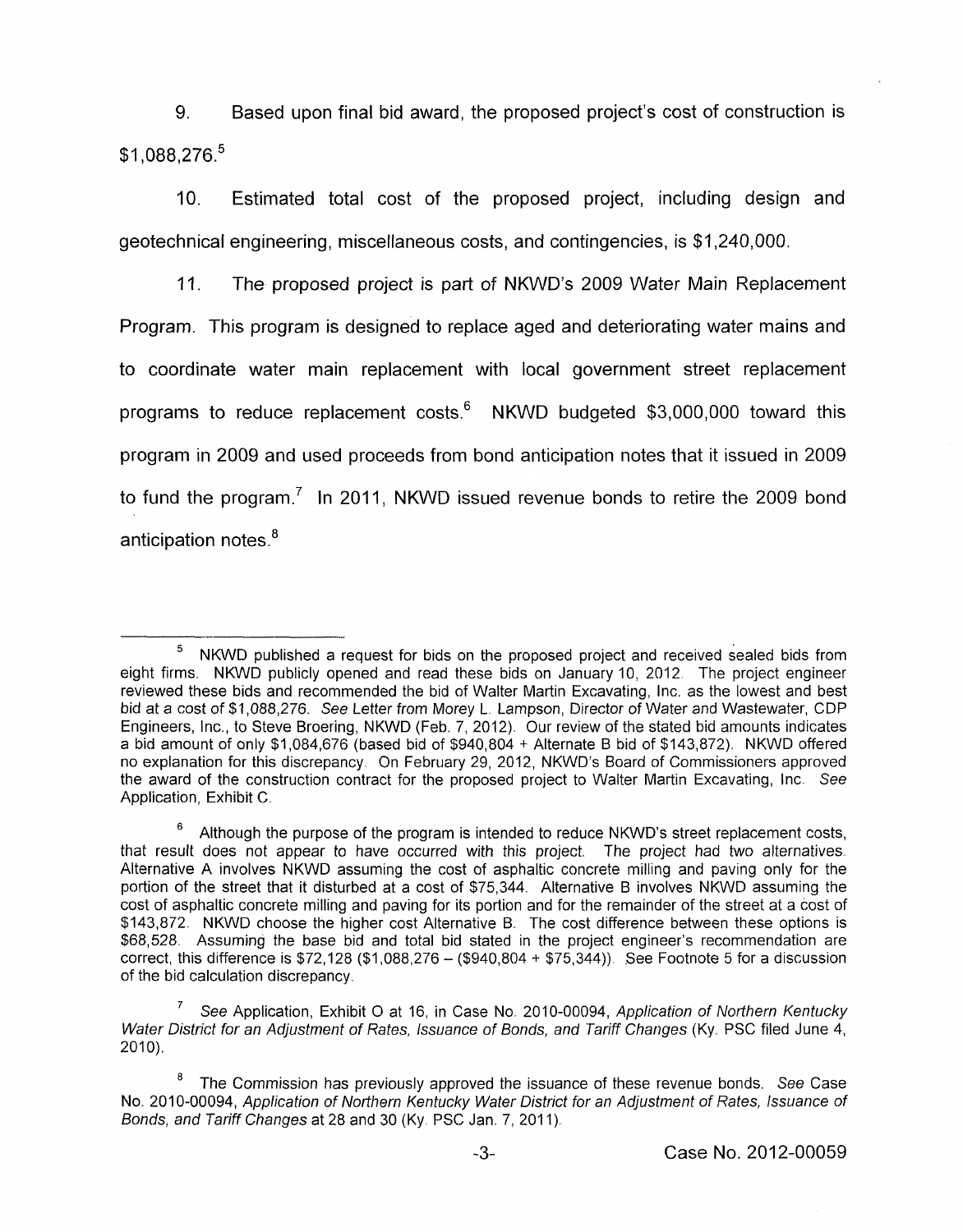12. The proposed project will be financed with funds budgeted for the 2009 Water Main Replacement Program. NKWD will not issue any additional securities or evidences of indebtedness to finance the proposed project.

13. The Kentucky Division of Water has approved the plans and specifications for the proposed project.

14. The proposed project does not conflict with the existing certificates or service of other utilities operating in the same area and under the Commission's jurisdiction.

15. The proposed project will not result in the wasteful duplication of facilities or excessive investment in plant and facilities.

16. proposed project. The public convenience and necessity require the construction of the

17. As NKWD will not be issuing any additional securities or evidences of indebtedness to finance the proposed project and as the planned funding sources have already received Commission authorization, additional Commission approval of the proposed project's funding is not required.

IT IS THEREFORE ORDERED that:

1. NKWD is granted a Certificate to construct the proposed project as set forth in its application.

2. NKWD shall notify the Commission prior to performing any additional construction not expressly authorized by this Order.

**3.** Any deviation from the construction approved shall be undertaken only with the prior approval of the Commission. NKWD shall furnish documentation of the total costs of this project, including the cost of construction and all other capitalized

**-4-** Case No. 2012-00059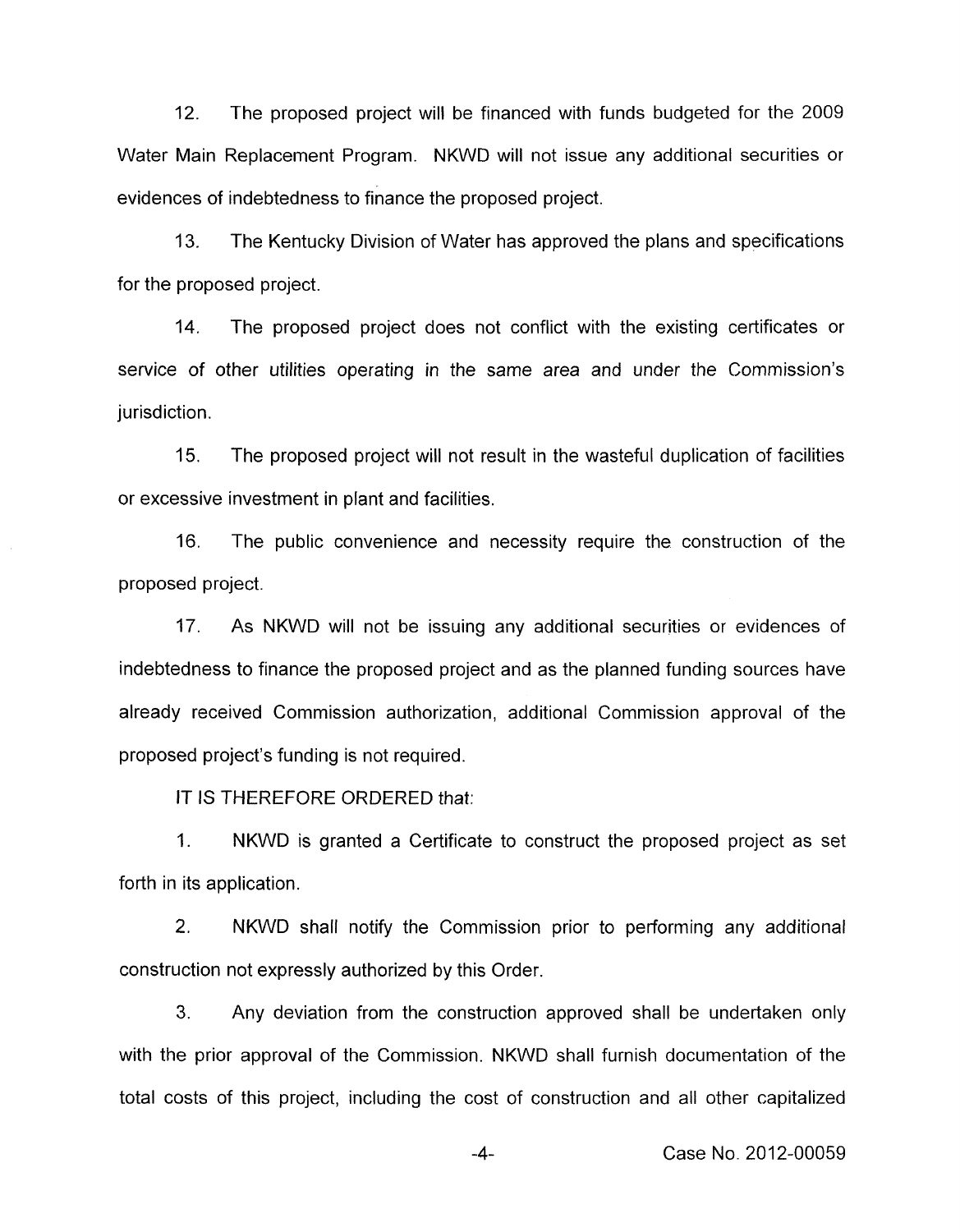costs (engineering, legal, administrative, etc,), within 60 days of the date that construction is substantially completed. Construction costs shall be classified into appropriate plant accounts in accordance with the Uniform System of Accounts for Water Utilities prescribed by the Commission.

**4.** NKWD shall file a copy of the "as-built" drawings and a certified statement that the construction has been satisfactorily completed in accordance with the contract plans and specifications within 60 days of substantial completion of the construction certificated herein.

5. NKWD shall require construction to be inspected under the general supervision of a licensed professional engineer with a Kentucky registration in civil, electrical, or mechanical engineering, to ensure that the construction work is done in accordance with the contract drawings and specifications and in conformance with the best practices of the construction trades involved in the project.

*6.* NKWD's application for approval of its plan of financing for the proposed project is denied as moot.

*7.* Any documents filed in the future pursuant to this Order shall reference this case number and shall be retained in the utility's general correspondence file.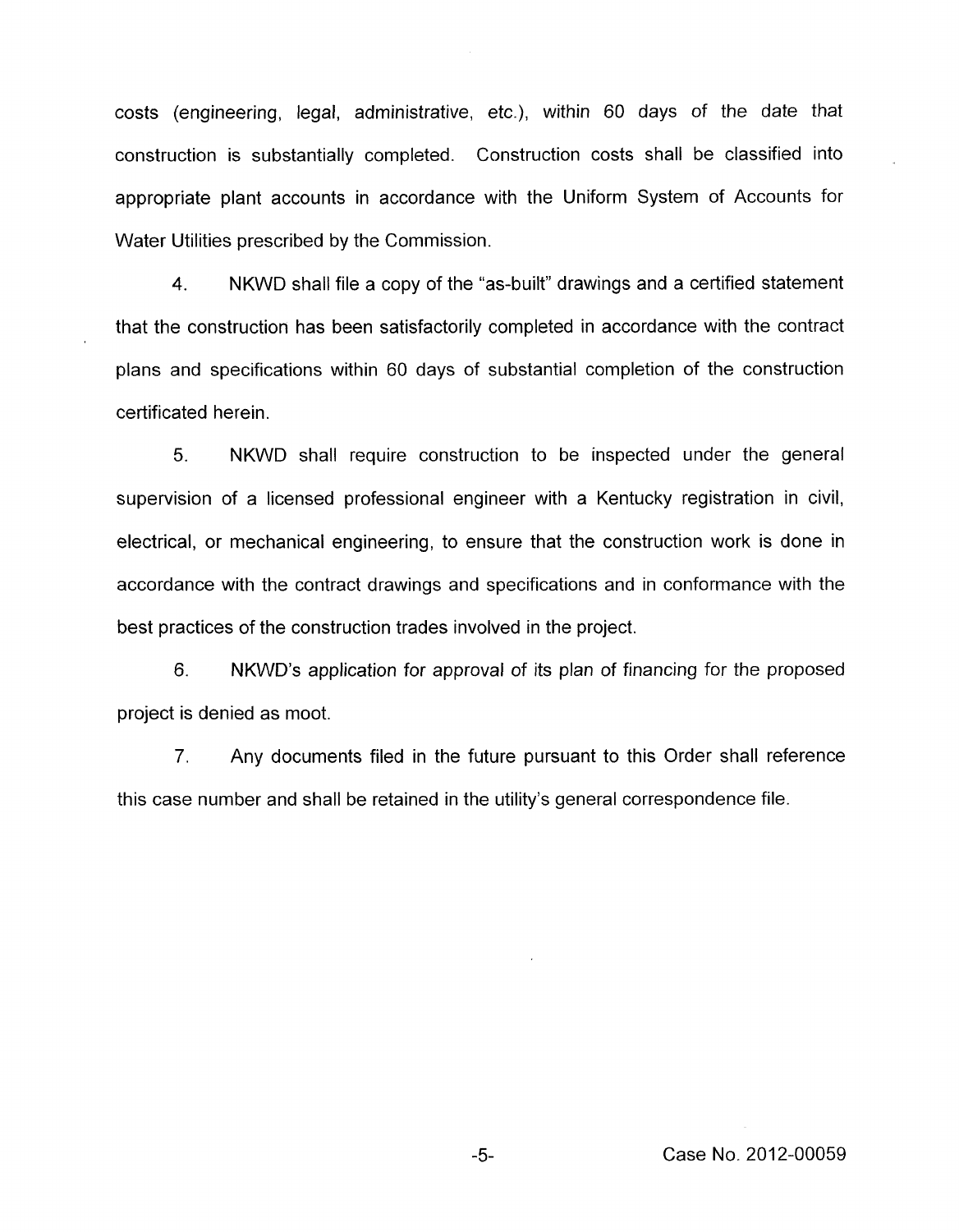By the Commission



 $\bar{\bar{z}}$ 

**ATTEST** Executive Director

Case No. 2012-00059